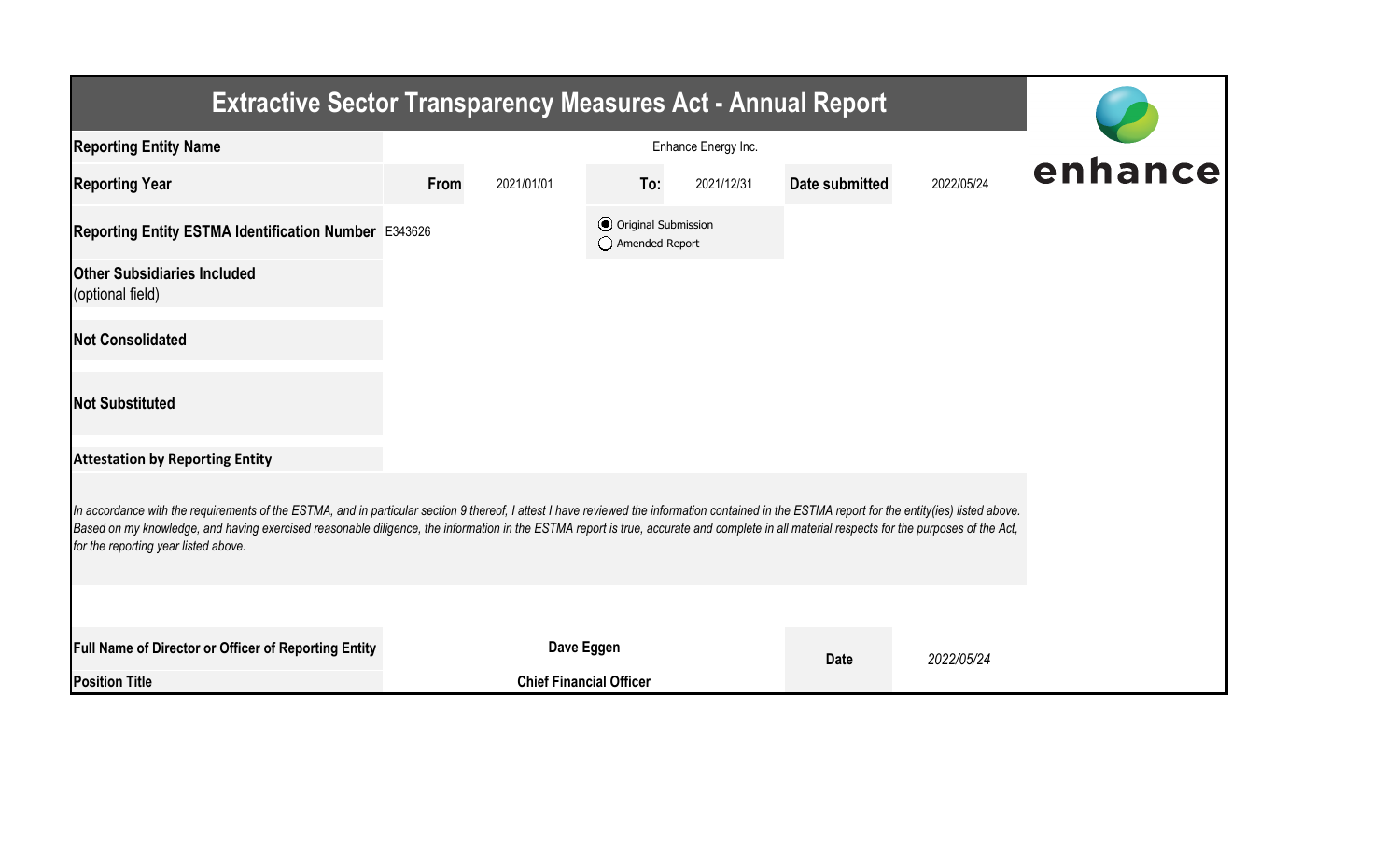|                                                                                                                                                                                  | <b>Extractive Sector Transparency Measures Act - Annual Report</b> |                                                                                 |                                       |            |         |                                |                |                  |                                               |                                      |                                                                                                                                                            |  |
|----------------------------------------------------------------------------------------------------------------------------------------------------------------------------------|--------------------------------------------------------------------|---------------------------------------------------------------------------------|---------------------------------------|------------|---------|--------------------------------|----------------|------------------|-----------------------------------------------|--------------------------------------|------------------------------------------------------------------------------------------------------------------------------------------------------------|--|
| <b>Reporting Year</b><br><b>Reporting Entity Name</b><br><b>Reporting Entity ESTMA</b><br><b>Identification Number</b><br><b>Subsidiary Reporting Entities (if</b><br>necessary) | From:                                                              | 2021/01/01                                                                      | To:<br>Enhance Energy Inc.<br>E343626 | 2021/12/31 |         | Currency of the Report CAD     |                |                  |                                               |                                      |                                                                                                                                                            |  |
|                                                                                                                                                                                  | <b>Payments by Payee</b>                                           |                                                                                 |                                       |            |         |                                |                |                  |                                               |                                      |                                                                                                                                                            |  |
| Country                                                                                                                                                                          | Payee Name <sup>1</sup>                                            | Departments, Agency, etc<br>within Payee that Received<br>Payments <sup>2</sup> | <b>Taxes</b>                          | Royalties  | Fees    | <b>Production Entitlements</b> | <b>Bonuses</b> | <b>Dividends</b> | Infrastructure<br><b>Improvement Payments</b> | <b>Total Amount paid to</b><br>Payee | Notes <sup>34</sup>                                                                                                                                        |  |
| Canada                                                                                                                                                                           | Government of Alberta                                              | Alberta Energy Regulator                                                        |                                       |            | 210,000 |                                |                |                  |                                               |                                      | 210,000 AER Admin Fees & Orphan Well Levy                                                                                                                  |  |
| Canada                                                                                                                                                                           | Government of Alberta                                              | Alberta Energy                                                                  |                                       | 2,330,000  |         |                                |                |                  |                                               |                                      | Includes royalties paid "in-kind"<br>2,330,000 totalling \$2,230,000. The "in-kind"<br>payments were valued at market<br>value at time of the transaction. |  |
| Canada                                                                                                                                                                           | County of Stettler No. 6                                           |                                                                                 | 360,000                               |            |         |                                |                |                  |                                               |                                      | 360,000 Property tax                                                                                                                                       |  |
| Canada                                                                                                                                                                           | Lacombe County                                                     |                                                                                 | 230,000                               |            |         |                                |                |                  |                                               |                                      | 230,000 Property tax                                                                                                                                       |  |
| Canada                                                                                                                                                                           | Red Deer County                                                    |                                                                                 | 210,000                               |            |         |                                |                |                  |                                               |                                      | 210,000 Property tax                                                                                                                                       |  |
| Canada                                                                                                                                                                           | Rural Municipality of<br>Chesterfield No. 261                      |                                                                                 | 180,000                               |            |         |                                |                |                  |                                               |                                      | 180,000 Property tax                                                                                                                                       |  |
|                                                                                                                                                                                  |                                                                    |                                                                                 |                                       |            |         |                                |                |                  |                                               |                                      |                                                                                                                                                            |  |
|                                                                                                                                                                                  |                                                                    |                                                                                 |                                       |            |         |                                |                |                  |                                               |                                      |                                                                                                                                                            |  |
|                                                                                                                                                                                  |                                                                    |                                                                                 |                                       |            |         |                                |                |                  |                                               |                                      |                                                                                                                                                            |  |
|                                                                                                                                                                                  |                                                                    |                                                                                 |                                       |            |         |                                |                |                  |                                               |                                      |                                                                                                                                                            |  |
|                                                                                                                                                                                  |                                                                    |                                                                                 |                                       |            |         |                                |                |                  |                                               |                                      |                                                                                                                                                            |  |
|                                                                                                                                                                                  |                                                                    |                                                                                 |                                       |            |         |                                |                |                  |                                               |                                      |                                                                                                                                                            |  |
|                                                                                                                                                                                  |                                                                    |                                                                                 |                                       |            |         |                                |                |                  |                                               |                                      |                                                                                                                                                            |  |
|                                                                                                                                                                                  |                                                                    |                                                                                 |                                       |            |         |                                |                |                  |                                               |                                      |                                                                                                                                                            |  |
|                                                                                                                                                                                  |                                                                    |                                                                                 |                                       |            |         |                                |                |                  |                                               |                                      |                                                                                                                                                            |  |
|                                                                                                                                                                                  |                                                                    |                                                                                 |                                       |            |         |                                |                |                  |                                               |                                      |                                                                                                                                                            |  |
|                                                                                                                                                                                  |                                                                    |                                                                                 |                                       |            |         |                                |                |                  |                                               |                                      |                                                                                                                                                            |  |
|                                                                                                                                                                                  |                                                                    |                                                                                 |                                       |            |         |                                |                |                  |                                               |                                      |                                                                                                                                                            |  |
|                                                                                                                                                                                  |                                                                    |                                                                                 |                                       |            |         |                                |                |                  |                                               |                                      |                                                                                                                                                            |  |
|                                                                                                                                                                                  |                                                                    |                                                                                 |                                       |            |         |                                |                |                  |                                               |                                      |                                                                                                                                                            |  |
|                                                                                                                                                                                  |                                                                    |                                                                                 |                                       |            |         |                                |                |                  |                                               |                                      |                                                                                                                                                            |  |
|                                                                                                                                                                                  |                                                                    |                                                                                 |                                       |            |         |                                |                |                  |                                               |                                      |                                                                                                                                                            |  |
|                                                                                                                                                                                  |                                                                    |                                                                                 |                                       |            |         |                                |                |                  |                                               |                                      |                                                                                                                                                            |  |
|                                                                                                                                                                                  |                                                                    |                                                                                 |                                       |            |         |                                |                |                  |                                               |                                      |                                                                                                                                                            |  |
|                                                                                                                                                                                  |                                                                    |                                                                                 |                                       |            |         |                                |                |                  |                                               |                                      |                                                                                                                                                            |  |
| <b>Additional Notes:</b>                                                                                                                                                         |                                                                    |                                                                                 |                                       |            |         |                                |                |                  |                                               |                                      |                                                                                                                                                            |  |